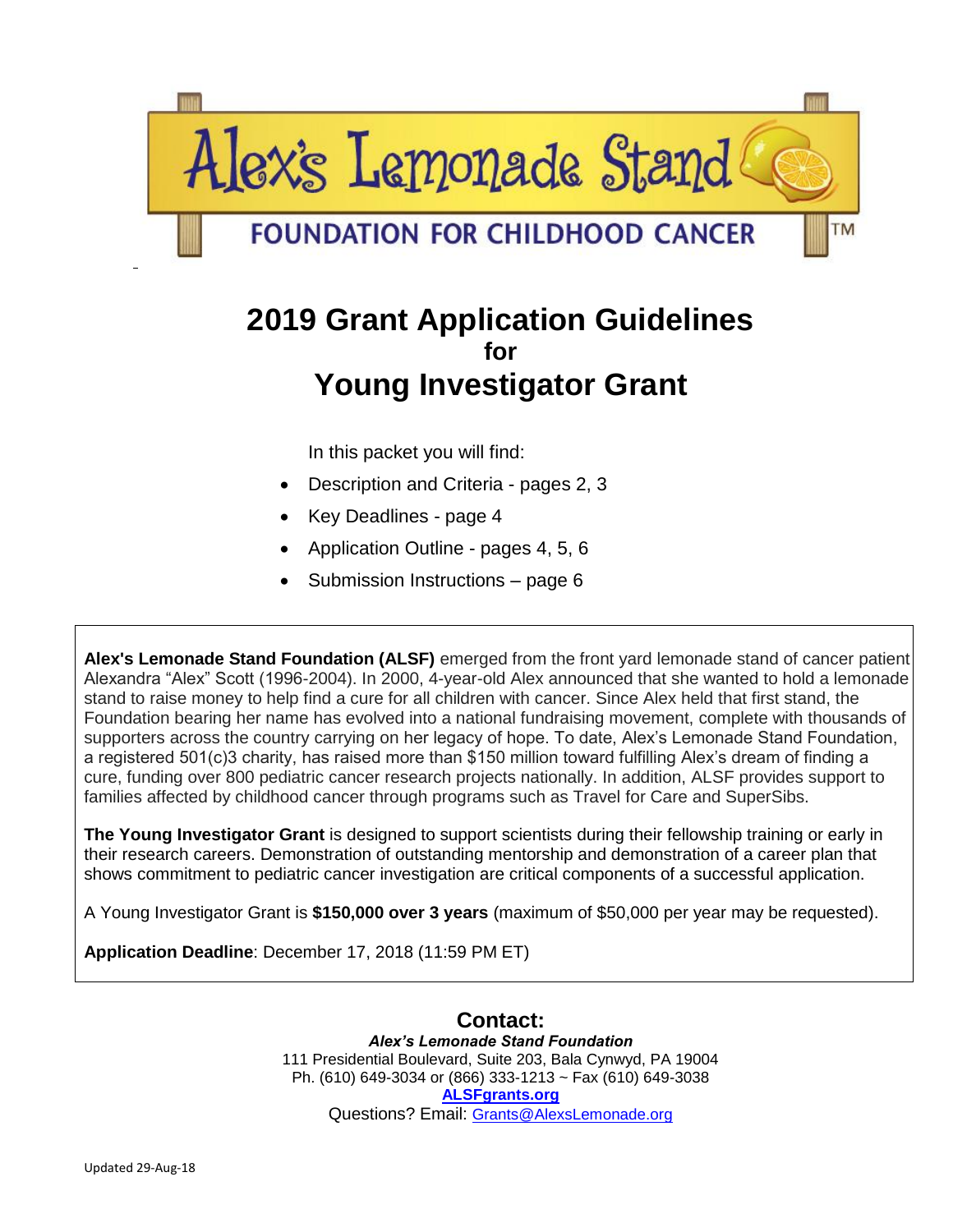# **Young Investigator Grant**

## **Description**

The Young Investigator grant is a 3-year award designed to support scientists in the early stages of their research careers, such as postdoctoral or clinical fellows. Outstanding mentorship and demonstration of a career plan that shows commitment to pediatric cancer investigation are critical components of a successful application.

## **Eligibility Criteria**

#### *Please contact the Foundation before applying, if eligibility questions remain after reviewing these guidelines.*

- Applicants should be at the early stages of their research careers as defined below.
- Applicants must have their M.D., Ph.D. or dual M.D., Ph.D. and must not have achieved an appointment higher than Instructor (Assistant Professor level faculty, including Adjuncts at this level, will not be considered). In addition:
	- o Applicants from accredited clinical fellowship programs are automatically eligible for the duration of their training and during their first three years at the Instructor level.
	- $\circ$  All other applicants must be within five years from the granting of the last doctoral degree.
- A minimum of 75% of the applicant's time during the Young Investigator period must be allocated as protected time for all research activities. This percentage of time includes both Young Investigator activities and the applicant's other research responsibilities.
- The applicant must not currently hold an NIH independent (R or P Award) or individual training (F or K Award) grant. Institutional training grants (K12, T32) are permitted. Funding from other foundations is also permitted provided there is no budgetary overlap.
- A research mentor(s) must be identified and have a track record in pediatric oncology. If no such record exists, a co-mentor with such a record must be identified. The application must document mentor(s) involvement in experimental design and execution. A detailed plan for training activities is expected.

## **Budget**

The award amount is up to \$150,000 over three years. A maximum of \$50,000 in total costs will be awarded to applicants annually. Budget items may include salary, fringe, travel, supplies and small pieces of equipment (less than \$5,000). The ALSF budget form is required, and can be found on the website under the Grant Guidelines and Submissions page.

- Restrictions:
	- o ALSF adheres to the NIH salary cap for principal investigator(s) for the current year.
	- $\circ$  Funds from ALSF may not be used for indirect costs (including tuition remission).
	- o The grant may not be renewed; no cost extensions are strongly encouraged.
	- $\circ$  Funds must be granted to nonprofit institutions/organizations operating in the U.S. or Canada. Researchers need not be United States citizens.
- If utilizing a sub-contractor you must include this budget. No indirect costs will be paid to the subcontractor.

## **Resubmissions**

Only one resubmission of a previously reviewed Young Investigator proposal is permitted.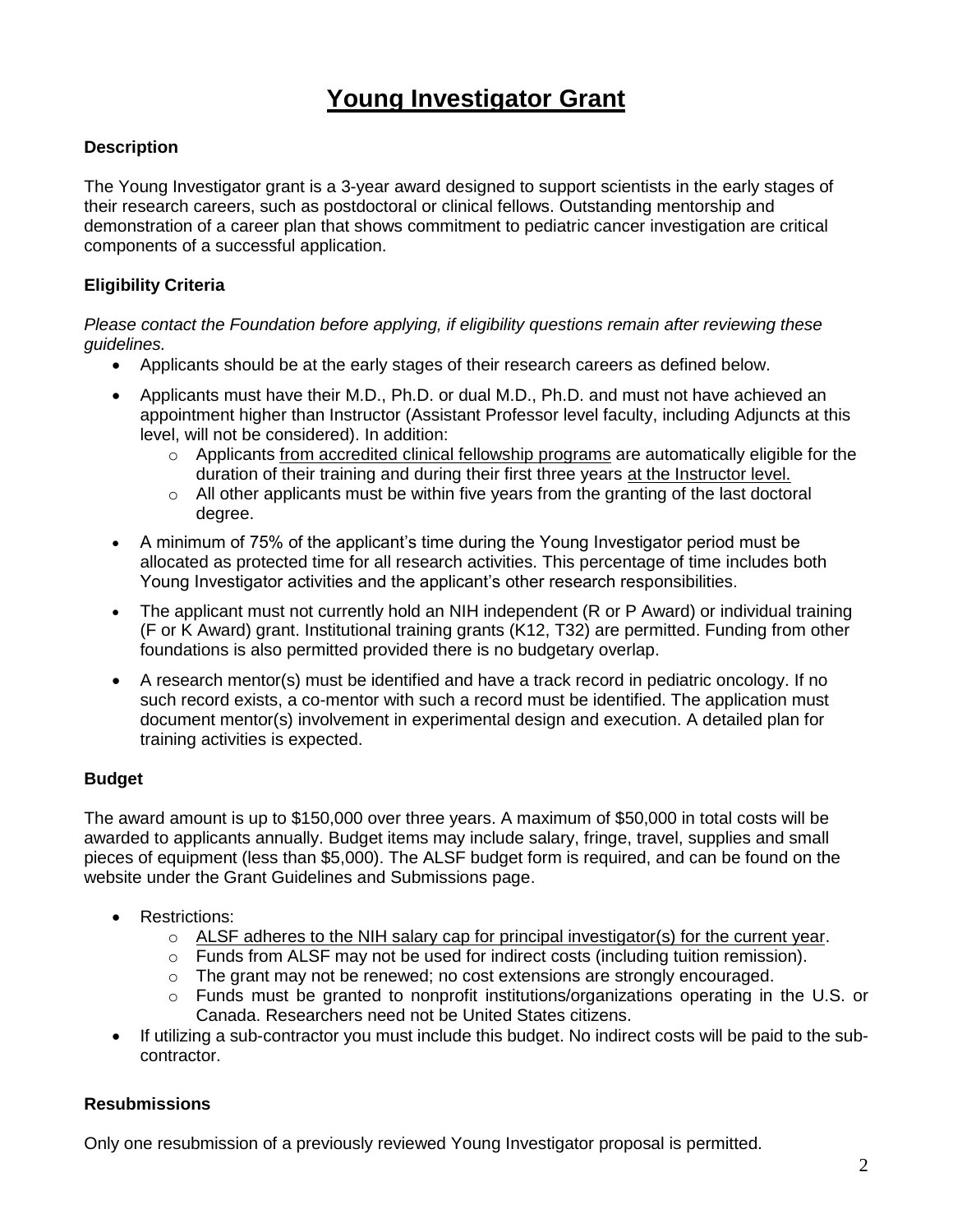#### **Review Process**

- Grants will be reviewed by an independent panel of experts according to the NIH recognized peerreview process and overseen by ALSF's Scientific Advisory Board. Grants are assigned a priority score and may or may not advance to discussion by the full review board. Only reviewer comments are shared with the applicant after notification.
- *NEW*: Resource sharing is an expected outcome of a completed project. The review will consider how outputs will be shared as a component of impact. For a full description see [Resource Sharing](https://www.alexslemonade.org/researchers-reviewers/applicants)  [Form.](https://www.alexslemonade.org/researchers-reviewers/applicants)
- Additional years of funding are contingent upon a non-competitive review of a progress report including budget expenditures. An itemized budget for the second and third year of funding must be submitted and approved prior to receipt of such funding. Carry-over of unused funding may be requested with appropriate progress and justification. ALSF may elect to only partially fund or to hold subsequent funds if carry-over is excessive.

### **Grant Restrictions**

- ALSF will not consider medical grant applications in psychosocial aspects of pediatric cancer in this category. Please see our Psychosocial Grants or Nurse Researcher Grant categories for inquiries regarding psychosocial research topics.
- ALSF will only consider applications from U.S. or Canadian institutions. However, the PI need not be a U.S. citizen.
- Institutions must have non-profit tax status.
- ALSF does not accept proposals for research utilizing human embryonic stem cells or nonhuman primates. (Research with human induced pluripotent stem cells is permissible.)
- The Young Investigator Grant is not transferrable to another investigator or to the mentor.

We encourage you to contact us if you have any questions about the appropriateness of your research ideas for this funding mechanism via [Grants@AlexsLemonade.org.](mailto:Grants@alexslemonade.com) Applications not following these guidelines will be administratively rejected.

### **Reporting Requirements**

- Progress Reports: The second and third years of funding are contingent upon a non-competitive review of annual progress reports that must demonstrate satisfactory progress toward completion of proposed research objectives and appropriate budget expenditures.
- Final Report: At the conclusion of funding the PI will submit a report of findings, expenditures as well as publications and presentations which acknowledge ALSF funding.
- Publications, presentations and posters featuring results of the experiments funded by ALSF should acknowledge "Alex's Lemonade Stand Foundation" as specified in report templates. ALSF requests copies be sent via email to [Grants@AlexsLemonade.org.](mailto:Grants@AlexsLemonade.org)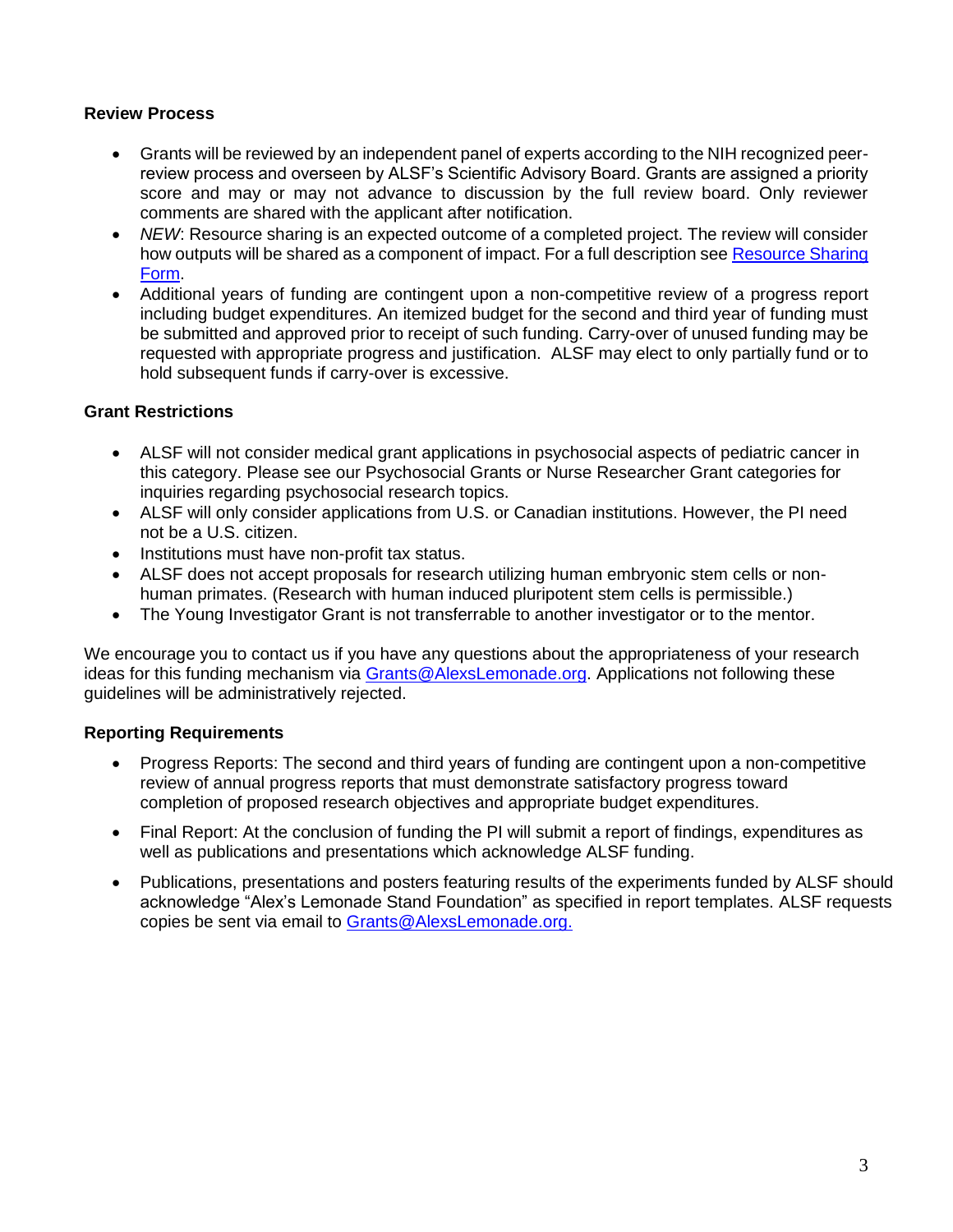# **Important Dates**

| <b>Application Due Date</b>    | December 17, 2018 (11:59 PM ET)                          |
|--------------------------------|----------------------------------------------------------|
| <b>Award Notification</b>      | May 2019                                                 |
| <b>Project Start/End Dates</b> | July 1, 2019 - June 30, 2022                             |
| Year 1 Progress Report         | June 15, 2020 (with financials ending 5/31/20)           |
| Year 2 Progress Report         | June 15, 2021 (with financials ending 5/31/21)           |
| <b>Final Report</b>            | August 15, 2022 * (with final financials ending 6/30/22) |

Please contact the ALSF Grants Team at (610) 649-3034 if you have any questions about your grant application and submission, or you may email questions to [Grants@AlexsLemonade.org.](mailto:Grants@AlexsLemonade.org)

# **Application**

### **Part I: Online Form**

**Submission:** All applications must be submitted using ALSF's online portal [\(ALSFapps.force.com\)](https://alsfapps.force.com/). A one-time registration is required to create a user account. Please use a browser other than IE if possible, for the best result! Thereafter, you will login to submit an application form and upload the required PDF. Please see page 6 for details.

### **A. Contact Information**

Applicant will be asked for basic contact information for themselves, co-PI(s) if applicable, grant manager and institution.

### **B. Project Overview and Lay Summary**

In respective sections enter project title, request amount, type of childhood cancer project focuses on, as well as a 250 word summary of the research project in lay terms. You will be asked to release this summary for use at ALSF's discretion should proposal be funded. You may copy and paste information from other documents into these sections. Greek symbols are not recognized.

#### **Important Instructions:**

- All sections described below should be combined into one PDF (max 10 MB) and uploaded to the ALSF online application form. Please include the scanned signed Cover Page.
- All templates mentioned can be found at ALSF's [Information for Grant Applicants](http://www.alexslemonade.org/grants/guidelines) page.
- All pages of the application should be numbered; the name of the principal investigator should appear in the upper right-hand corner of each page.
- Please follow NIH format guidelines: Arial, Helvetica, Palatino Linotype, or Georgia fonts with a font size of 11 points or larger with minimum of ½ inch margins.
- The order of the application should be followed, adhering to the maximum number of pages allowed for each subsection indicated in parentheses.
- Appendices are not allowed.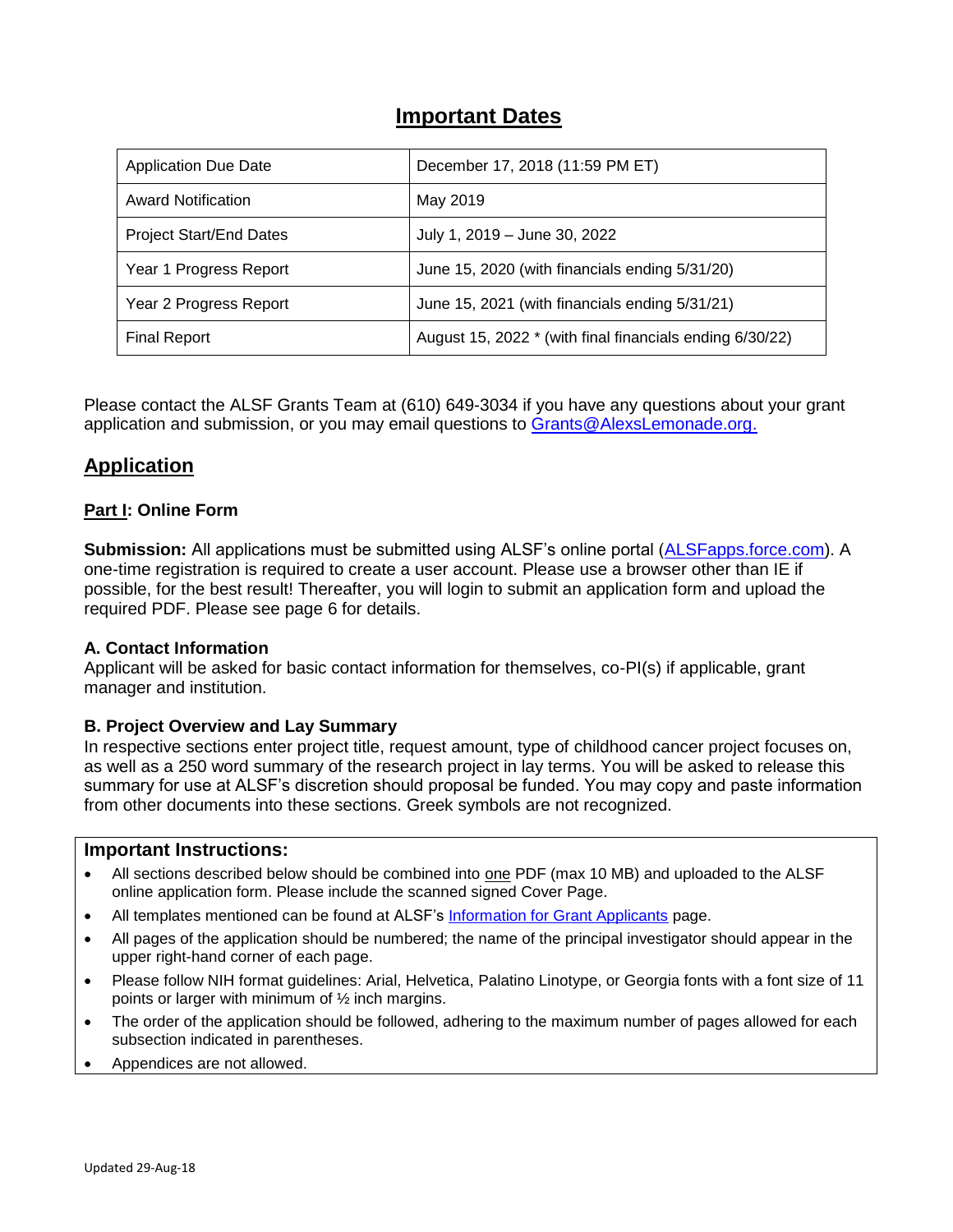### **Part II: Application Outline**

- **A. Application Cover Page (1 page):** Use the template provided on the ALSF's website (link above).
- **B. Table of Contents (1 page):** Please provide a Table of Contents with page numbers to the corresponding sections.
- **C. Project Information**
	- **1. Scientific Abstract (1/2 page):** Please summarize the research objectives and rationale.
	- **2. Overall Impact Statement (1/2 page):** Describe how this project will lead to new or improved cures for or impact on pediatric cancer patients.
	- **3. Budget/Justification (3 pages):**
		- a. *Budget Template (one and one half pages):* Complete the ALSF Standard Grant Budget template (link above). No indirect costs (including tuition remission) will be paid. The signature from an institutional representative on the cover page of this grant application specifically acknowledges and accepts this provision. If listing a subcontractor, please detail their costs.
		- b. *Budget Justification (one and one half pages)*
	- **4. Biographical Sketch(es):** Use the NIH 5-page biographical sketch format for the principal investigator, mentor and any key personnel.
	- **5. Mentoring Plan (1 page)**: Describe the mentor's role in the experimental design and execution. Describe detailed plan for career development including strategies for mentorship in pediatric oncology research, continued education, and future research/funding.
	- **6. Mentor Letter of Recommendation**: this letter is separate from the mentoring plan and should confirm the role and activities outlined in the mentoring plan.

### **D. Research Plan**

- **1. Resubmissions (1 page):** If this proposal was submitted previously and did not receive funding, please describe any changes in the application, i.e. respond to the reviewers' critique in terms of changes in experimental design or new data. Only one resubmission of a previously reviewed, unfunded application is permitted.
- **2. Specific Aims (1 page):** State the hypotheses to be tested and relevance to pediatric cancer research. List the goals and long-term objectives. State the specific objectives this project intends to accomplish.
- **3. Research Strategy**
	- **a. Significance (1 page)**: Describe the relevant background for the current research plan. State the significance and importance of your proposed project with respect to *pediatric cancer research*. Relate the specific aims to the goals and long-term objectives.
	- **b. Impact (1 page)**: Describe how this project will modify or add to the pediatric oncology body of knowledge within the area of research and state how the integration of recent technology or novel approaches will directly affect outcomes.
	- **c. Approach (4 pages)**: Describe the overall strategy to accomplish the aims of the project. Describe methodology, analyses, and how research aims will be realistically accomplished within the proposed funding period. Provide an account of the PI's preliminary studies pertinent to the application. A time line is expected. Anticipation of potential problems and plans to deal with these is expected.